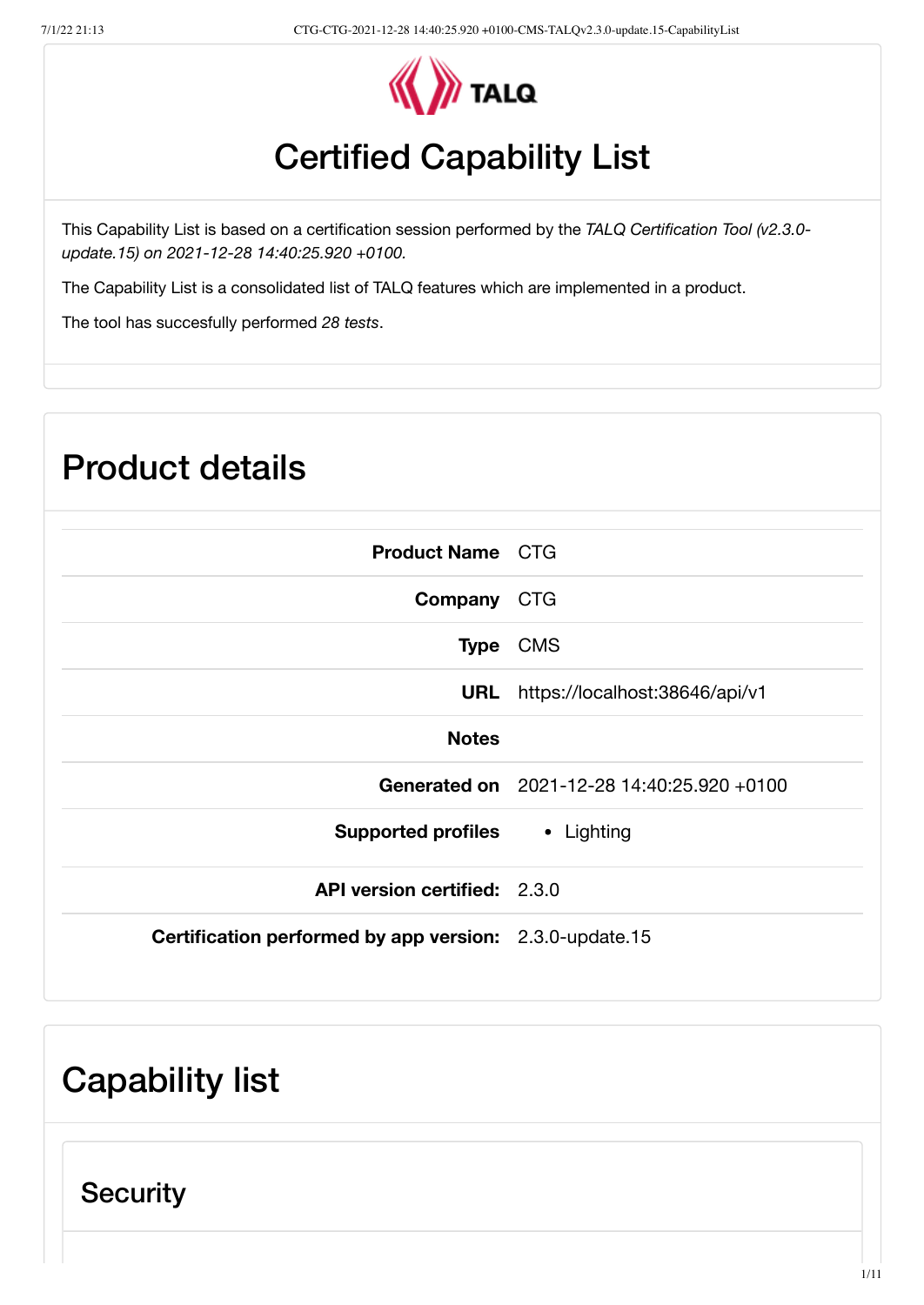### Functions

#### Basic

The Basic function describes the properties related to the physical asset to which the logical device is associated, such as identification (assetId) and location information.

| # | <b>Attribute</b>                                                                                                                                                                                                              | <b>Description</b>                                                                                                                                                                                                                                                                                                                                                                                                                                                                              |
|---|-------------------------------------------------------------------------------------------------------------------------------------------------------------------------------------------------------------------------------|-------------------------------------------------------------------------------------------------------------------------------------------------------------------------------------------------------------------------------------------------------------------------------------------------------------------------------------------------------------------------------------------------------------------------------------------------------------------------------------------------|
|   | assetId                                                                                                                                                                                                                       | Customer identifier of the asset. If multiple devices have the same<br>assetId it means they belong to the same asset.                                                                                                                                                                                                                                                                                                                                                                          |
|   | $\blacktriangleright$ serial                                                                                                                                                                                                  | Serial number of the device.                                                                                                                                                                                                                                                                                                                                                                                                                                                                    |
|   | hwType                                                                                                                                                                                                                        | Hardware type of the device.                                                                                                                                                                                                                                                                                                                                                                                                                                                                    |
|   | swVersion                                                                                                                                                                                                                     | Software version installed on the device.                                                                                                                                                                                                                                                                                                                                                                                                                                                       |
|   | location                                                                                                                                                                                                                      | Latitude, Longitude and Altitude. [DEPRECATED: This attribute has<br>been deprecated and it will be removed in the next MAJOR release.<br>Please use the new LocationSensorFunction.location instead.]                                                                                                                                                                                                                                                                                          |
|   | timeZone                                                                                                                                                                                                                      | Time zone of the device. Time zone may be expressed in two<br>formats. <timezone> where <timezone> is a time zone as defined in<br/>the zone.tab of the IANA timezone database [IANA]; and<br/>stdoffset[dst[offset][,start[/time],en d[/time]]] as defined by the Open<br/>Group for posix systems [POSIX]. [DEPRECATED: This attribute has<br/>been deprecated and it will be removed in the next MAJOR release.<br/>Please use the new TimeFunction.timeZone instead.]</timezone></timezone> |
|   | currentTime                                                                                                                                                                                                                   | Current time of the device defined as local time with time zone<br>designator. [DEPRECATED: This attribute has been deprecated and<br>it will be removed in the next MAJOR release. Please use the new<br>TimeFunction.currentTime instead.]                                                                                                                                                                                                                                                    |
|   | <b>Events</b>                                                                                                                                                                                                                 |                                                                                                                                                                                                                                                                                                                                                                                                                                                                                                 |
|   | Free with the contract of the contract of the contract of the contract of the contract of the contract of the contract of the contract of the contract of the contract of the contract of the contract of the contract of the | <b>December 19</b>                                                                                                                                                                                                                                                                                                                                                                                                                                                                              |

| <b>Event type</b>                 | <b>Description</b>                                          |
|-----------------------------------|-------------------------------------------------------------|
| $\vee$ deviceReset                | The physical device containing the logical device was reset |
| $\blacktriangleright$ batteryMode | Device operating in battery mode                            |
| installationMode                  | Device is being installed                                   |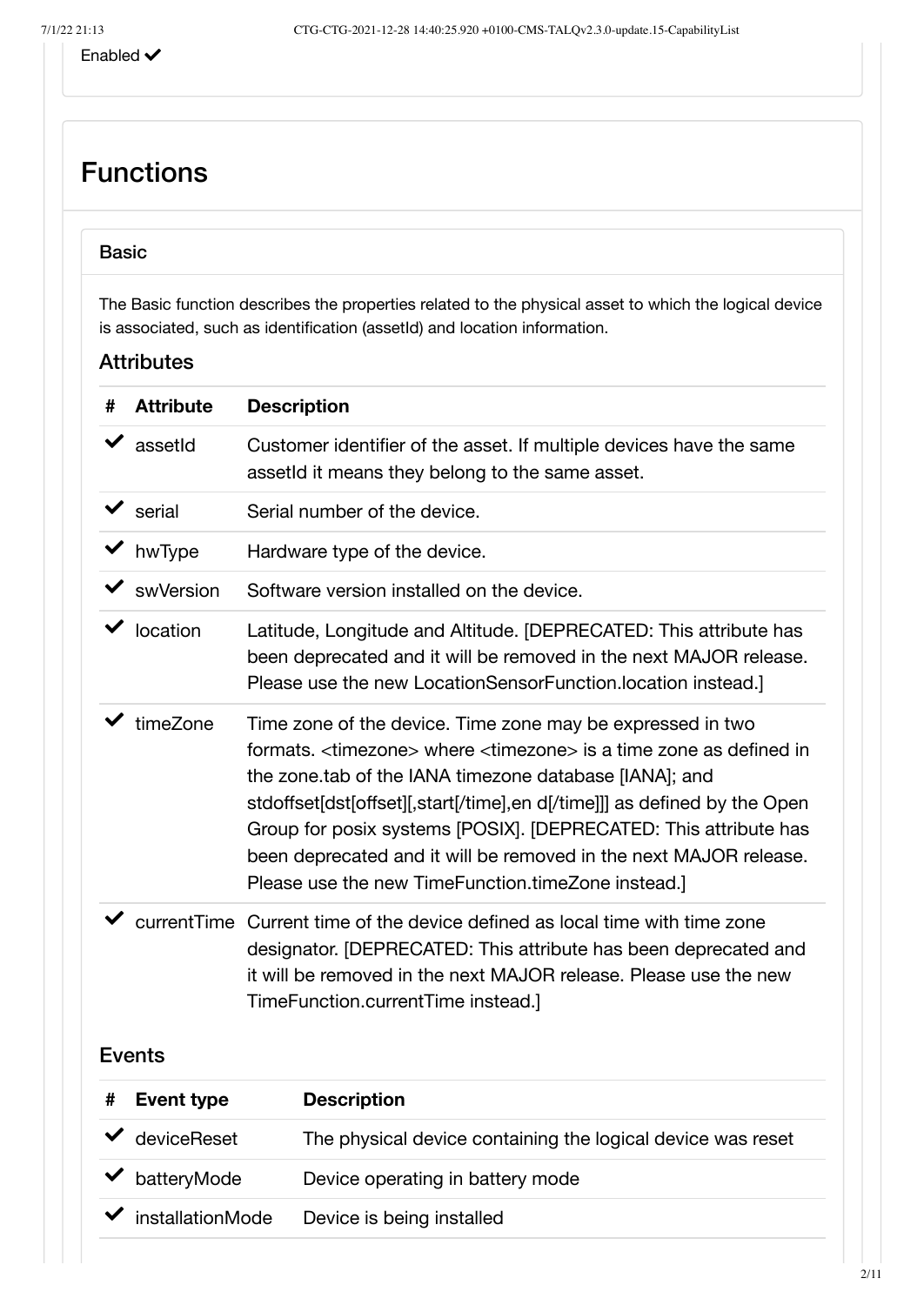|                 | maintenanceMode Device is undergoing maintenance                                                                                                                                             |  |
|-----------------|----------------------------------------------------------------------------------------------------------------------------------------------------------------------------------------------|--|
| cabinetDoorOpen | Cabinet door is open. [DEPRECATED: This attribute has been<br>deprecated and it will be removed in the next MAJOR release.<br>Please use the new SegmentMonitor.cabinetDoorOpen<br>instead.] |  |
| batteryShutdown | Indicates the device has shut down due to battery discharge                                                                                                                                  |  |
| locationUpdated | Indicates the location of a device has changed.                                                                                                                                              |  |

#### **Communication**

The Communication Function contains attributes related to the communication within the ODN, and between ODN devices and Gateways. Although communication within the ODN is outside the scope of the TALQ Smart City Protocol, this Function enables access to a minimum set of configuration and state information of the ODN communication interface in order to facilitate system management from the CMS.

#### **Attributes**

| # | <b>Attribute</b> | <b>Description</b>                                                                                                                                                                                                |
|---|------------------|-------------------------------------------------------------------------------------------------------------------------------------------------------------------------------------------------------------------|
|   |                  | physicalAddress Physical address of the device. For example, IEEE MAC<br>address. This attribute can be used to map between logical and<br>physical devices. The format is specific to the ODN<br>implementation. |
|   | parentAddress    | TALQ Address of the parent device, e.g. gateway. It shall point<br>to a specific communication function.                                                                                                          |

#### Events

| # Event type | <b>Description</b>                                                                                                        |
|--------------|---------------------------------------------------------------------------------------------------------------------------|
|              | ◆ communicationFailure This event is generated by the ODN when the<br>communication function is not operating as expected |

#### **Gateway**

The Gateway function includes the necessary attributes to enable the communication between the CMS and the Gateway according to the TALQ Specification.

| # Attribute | <b>Description</b> |
|-------------|--------------------|
|-------------|--------------------|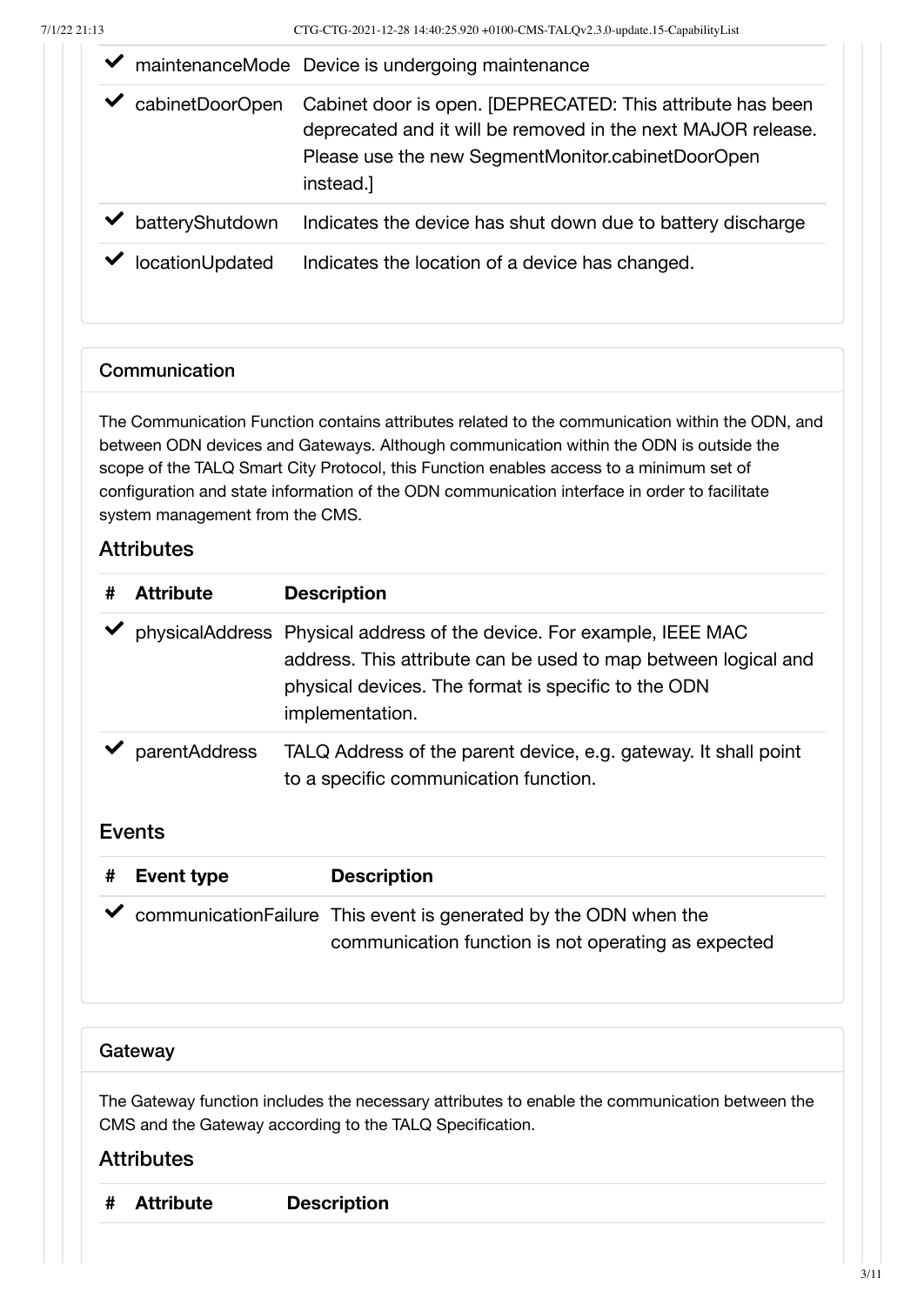| cmsl Jri   | Base URI for TALQ communication that allows the Gateway to<br>access the CMS. Must be an absolute URI, Other URI's for<br>accessing CMS can be relative to this base.     |  |
|------------|---------------------------------------------------------------------------------------------------------------------------------------------------------------------------|--|
| cmsAddress | <b>CMS UUID address</b>                                                                                                                                                   |  |
| gatewayUri | Base URI for TALQ communication that allows the CMS to<br>access the Gateway. Must be an absolute URI. Other URI's for<br>accessing Gateway can be relative to this base. |  |
|            | gatewayAddress Gateway UUID address                                                                                                                                       |  |
| crlUrn     | URI where the Gateway can obtain the Certification Revocation<br>List (CRL).                                                                                              |  |
| vendor     | Vendor identification.                                                                                                                                                    |  |

#### Lamp Actuator

The Lamp Actuator function includes attributes related to lighting control and it represents the smallest unit for control purposes. In practice, however, a Lamp Actuator function can control combinations of several lamps and control gear but all in the same way, as if they are all one individual unit.

| # | <b>Attribute</b>                         | <b>Description</b>                                                                                                                                                                                                                                                     |
|---|------------------------------------------|------------------------------------------------------------------------------------------------------------------------------------------------------------------------------------------------------------------------------------------------------------------------|
|   | defaultLightState                        | Sets the default light output for the lamp actuator. This<br>shall be applicable if no other command is active. This<br>attribute shall be set to 100% as default value.                                                                                               |
|   | $\blacktriangleright$ targetLightCommand | Latest command for the lamp actuator.                                                                                                                                                                                                                                  |
|   | feedbackLightCommand                     | This attribute reflects the command in effect and it<br>might deviate from the actual Light State due to<br>propagation time or due to internal ODN specific<br>mechanisms to handle the priority of the requests.                                                     |
|   | actualLightState                         | This attribute should reflect the physical state of the<br>light source as much as possible, including factors such<br>as CLO. It may be calculated or measured, depending<br>on the specific ODN implementation, which is outside<br>the scope of this specification. |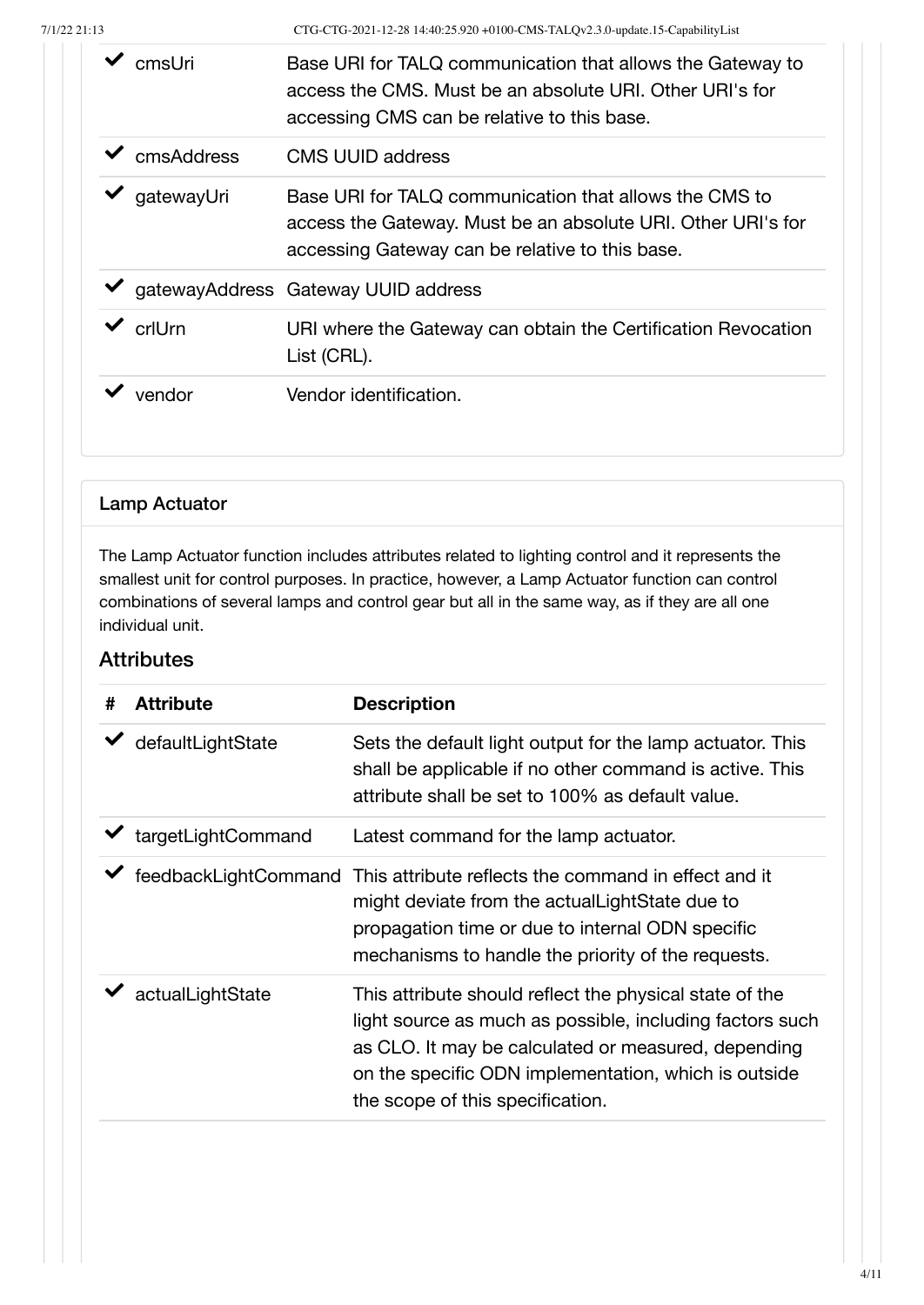◆ calendarID TALQ Address of the calendar controlling this lamp actuator. If this attribute is empty, the behavior shall be determined by the ODN. If the attribute is invalid, the ODN shall trigger a generic invalid address event and the behavior shall be determined by the ODN.

#### Events

| # | <b>Event type</b> | <b>Description</b>                                                                          |
|---|-------------------|---------------------------------------------------------------------------------------------|
|   |                   | lightStateChange Light state has changed                                                    |
|   | invalidCalendar   | The lamp actuator function has been allocated a calendar that<br>it cannot implement        |
|   | invalidProgram    | The lamp actuator function has been allocated a control<br>program that it cannot implement |

#### Lamp Monitor

The Lamp Monitor function enables monitoring of lamp parameters. A Lamp Monitor function should be associated with a specific lamp/control gear combination. Multiple lamp monitor functions may be implemented by a single device.

| # | <b>Attribute</b> | <b>Description</b>                                                                                                                                                                                                                  |
|---|------------------|-------------------------------------------------------------------------------------------------------------------------------------------------------------------------------------------------------------------------------------|
|   | numberOfLamps    | Number of lamps being monitored by the lamp monitor<br>function.                                                                                                                                                                    |
|   | operatingHours   | Number of hours the lamp is on. This is the value used in<br>CLO and may be set by the CMS.                                                                                                                                         |
|   | temperature      | Temperature of the device implementing this function.<br>[DEPRECATED: This attribute has been deprecated and it will<br>be removed in the next MAJOR release. Please use the new<br>TemperatureSensorFunction.temperature instead.] |
|   | supplyVoltage    | RMS supply volts when supplyType is AC, supply voltage (V)<br>when supplyType is DC.                                                                                                                                                |
|   | supplyCurrent    | RMS supply current (A) when supplyType is AC, supply<br>current (A) when supplyType is DC.                                                                                                                                          |
|   | activePower      | Active power.                                                                                                                                                                                                                       |
|   | powerFactor      | Active power/Apparent power.                                                                                                                                                                                                        |
|   |                  | powerFactorSense Phase sense of power factor.                                                                                                                                                                                       |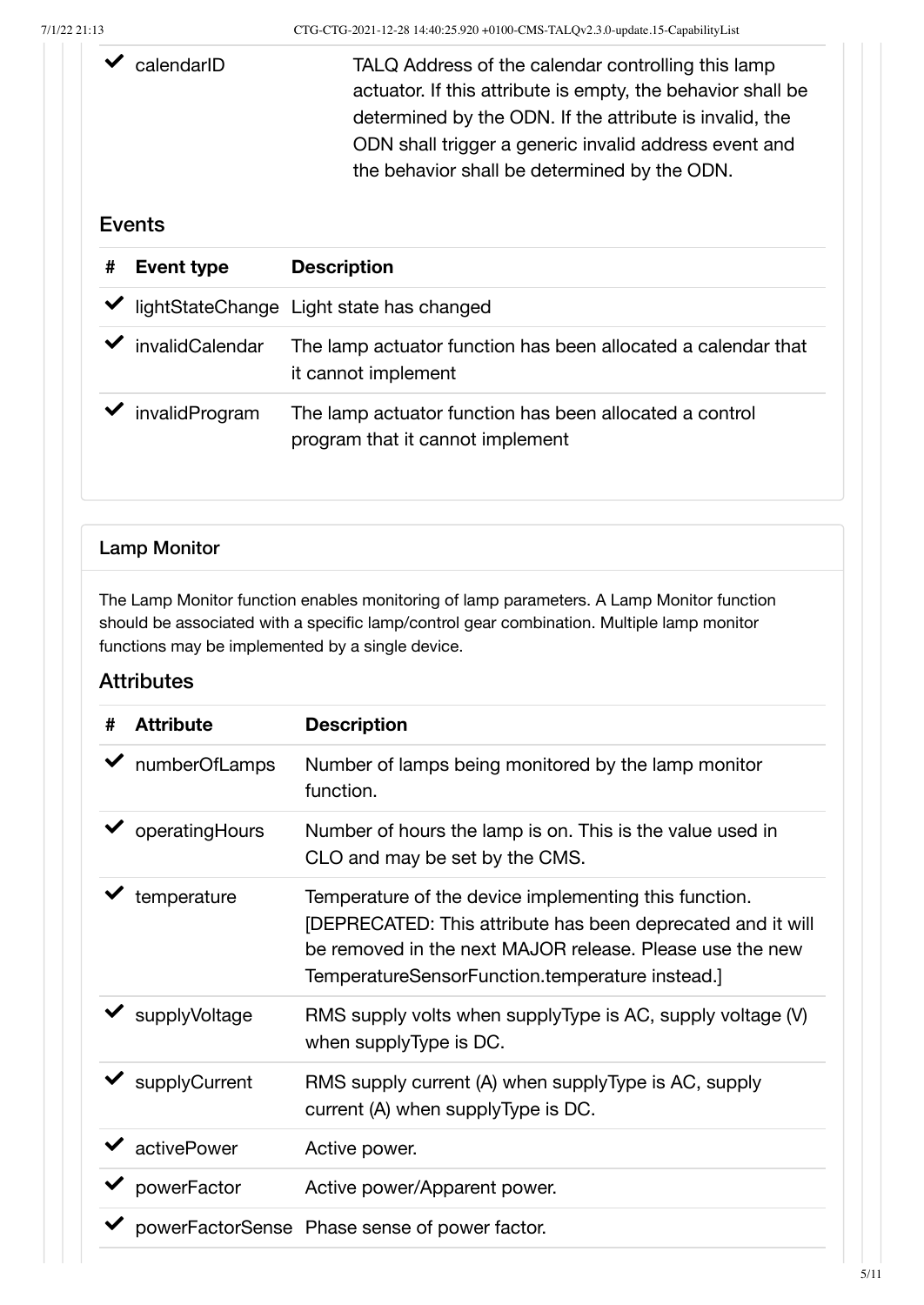activeEnergy Cumulative active energy (since installation or counter reset).

#### Events

| #            | <b>Event type</b>                      | <b>Description</b>                                                                                   |
|--------------|----------------------------------------|------------------------------------------------------------------------------------------------------|
|              | ◆ lampPowerTooHigh                     | Lamp power is greater than expected lamp power $+$<br>lampPowerTolerance                             |
|              | lampPowerTooLow                        | Lamp power is smaller than expected lamp power -<br>lampPowerTolerance                               |
|              | ◆ lampVoltageTooHigh                   | Level of lamp voltage (not supply voltage) is greater<br>than highLampVoltageThreshold.              |
|              | lampVoltageTooLow                      | Level of lamp voltage (not supply voltage) is smaller<br>than lowLampVoltageThreshold.               |
|              | $\checkmark$ current Too High          | Supply current is above the highCurrentThreshold<br>defined in the lamp type                         |
|              | $\checkmark$ current TooLow            | Supply current is below the lowCurrentThreshold<br>defined in the lamp type                          |
|              | ◆ powerFactorTooLow                    | The power factor is below powerFactorThreshold                                                       |
|              | $\blacktriangleright$ lampFailure      | The lamp is not operating as it is supposed to                                                       |
|              | $\blacktriangleright$ high Temperature | Indicates temperature is above the high threshold                                                    |
|              | $\blacktriangleright$ relayFailure     | Set in case of internal relay is failing                                                             |
| $\checkmark$ |                                        | absoluteLampPowerTooHigh Indicates the power is above the<br>lampPowerHighThreshold in the lamp type |
|              | ◆ absoluteLampPowerTooLow              | Indicates the power is below the<br>lampPowerLowThreshold in the lamp type                           |
|              | ◆ controlGearCommFailure               | Indicates failure of the control gear                                                                |
|              | cyclingFailure                         | Indicates the lamp is constantly switching ON and<br>OFF in an unexpected manner                     |
|              | supplyLoss                             | Indicates loss of mains power                                                                        |
|              | contactorError                         | Indicates error in contactor                                                                         |
|              | lampUnexpectedOn                       | Indicates lamp is unexpectedly on                                                                    |
|              | leakageDetected                        | Indicates that an earth leakage fault has been<br>detected                                           |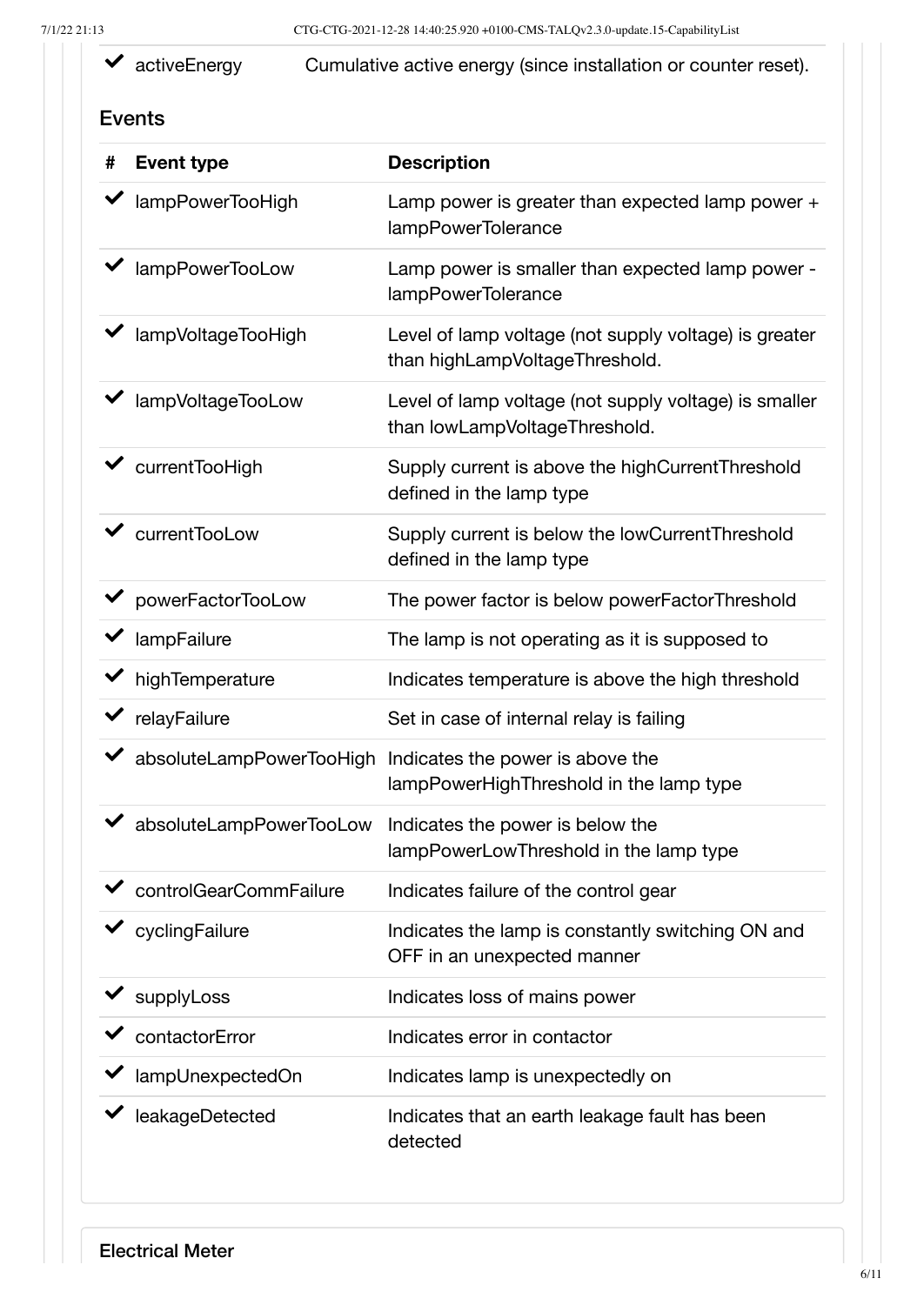The electrical meter function supports electrical metering capabilities including measurements of voltage, current, power, energy, and power factor. This function may be associated with Luminaire Controllers, Cabinet Controllers or electrical meters installed in switch boxes. ODNs may implement both single phase and three phase meters. Typically meters within a control device will be single phase and stand-alone meters. A street side cabinet may have single phase or three phase meters.

#### **Attributes**

| # | <b>Attribute</b>                    | <b>Description</b>                                                                                                                                       |
|---|-------------------------------------|----------------------------------------------------------------------------------------------------------------------------------------------------------|
|   | totalPower                          | Sum of the active power consumed on phase 1, 2 and 3, or<br>just the power for a single phase meter.                                                     |
|   |                                     | ◆ totalActiveEnergy Total cumulative kWh measured by the meter since installation<br>date (or counter reset).                                            |
|   |                                     | totalPowerFactor Total active power divided by total apparent power.                                                                                     |
|   | $\blacktriangleright$ supplyVoltage | Average between Phase1 RMS Voltage, Phase2 RMS Voltage<br>and Phase3 RMS Voltage, or in the case of a single phase<br>meter just the RMS supply voltage. |
|   | totalCurrent                        | Sum of the RMS currents on phase 1, 2 and 3.                                                                                                             |
|   | averageCurrent                      | Average RMS current on phase 1, 2 and 3.                                                                                                                 |
|   | <b>Events</b>                       |                                                                                                                                                          |
| # | Event type                          | <b>Description</b>                                                                                                                                       |

#### Photocell

A Photocell function models the capabilities of a photocell that can be used for lighting control. This function shall be supported by the CMS and optionally by the ODNs (Gateway).

| # | <b>Attribute</b>  | <b>Description</b>                                                                                                                                                                                         |
|---|-------------------|------------------------------------------------------------------------------------------------------------------------------------------------------------------------------------------------------------|
|   | onLevel           | Illuminance level at which the photocell switches to on state.                                                                                                                                             |
|   | offLevel          | Illuminance level at which the photocell switches to off state.                                                                                                                                            |
|   |                   | photocellOutput Output state of the photocell. Possible values are ON (means<br>the illuminance level has fallen below the onLevel) and OFF<br>(means the illuminance level has risen above the offLevel). |
|   | <b>Events</b>     |                                                                                                                                                                                                            |
| # | <b>Event type</b> | <b>Description</b>                                                                                                                                                                                         |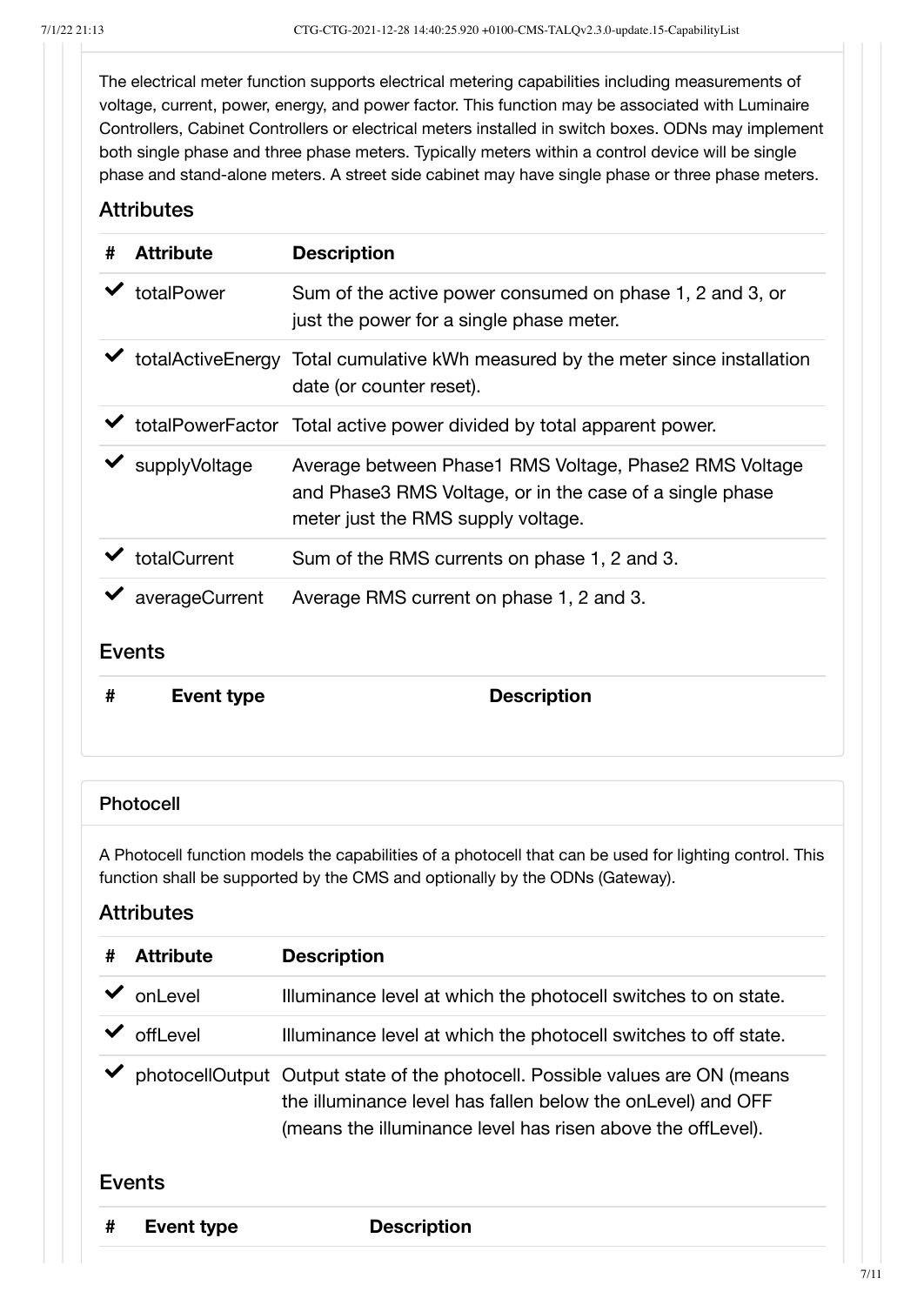|   | photocellOutputOn                                     |                           | The photocell output has changed to ON                                                                                                                                               |
|---|-------------------------------------------------------|---------------------------|--------------------------------------------------------------------------------------------------------------------------------------------------------------------------------------|
|   | <b>Services</b>                                       |                           |                                                                                                                                                                                      |
|   | <b>Configuration Service</b>                          |                           |                                                                                                                                                                                      |
|   | <b>Options</b>                                        |                           | The TALQ Configuration Service enables discovery and configuration of devices and services                                                                                           |
| # | <b>Option</b>                                         | <b>Value</b>              | <b>Description</b>                                                                                                                                                                   |
|   | <b>Control Service</b>                                |                           |                                                                                                                                                                                      |
|   |                                                       |                           |                                                                                                                                                                                      |
|   | schedule based and override control<br><b>Options</b> |                           | The Control service describes the mechanisms to operate the actuator functions in order to enable                                                                                    |
| # | <b>Option</b>                                         | <b>Value</b>              | <b>Description</b>                                                                                                                                                                   |
|   | <b>Events</b>                                         |                           |                                                                                                                                                                                      |
| # | <b>Event Type</b>                                     | <b>Description</b>        |                                                                                                                                                                                      |
|   |                                                       |                           | InvalidCalendar An invalid calendar has been provided by the CMS to the ODN                                                                                                          |
|   |                                                       | be implemented by the ODN | I invalidProgram A control program has been provided by the CMS, which cannot                                                                                                        |
|   | <b>Data Collection Service</b>                        |                           |                                                                                                                                                                                      |
|   | transferred to the CMS                                |                           | The TALQ Data Collection Service is a provision to configure how ODN measurements, status<br>information and events are logged, and when or under what conditions the logged data is |
|   | <b>Options</b>                                        |                           |                                                                                                                                                                                      |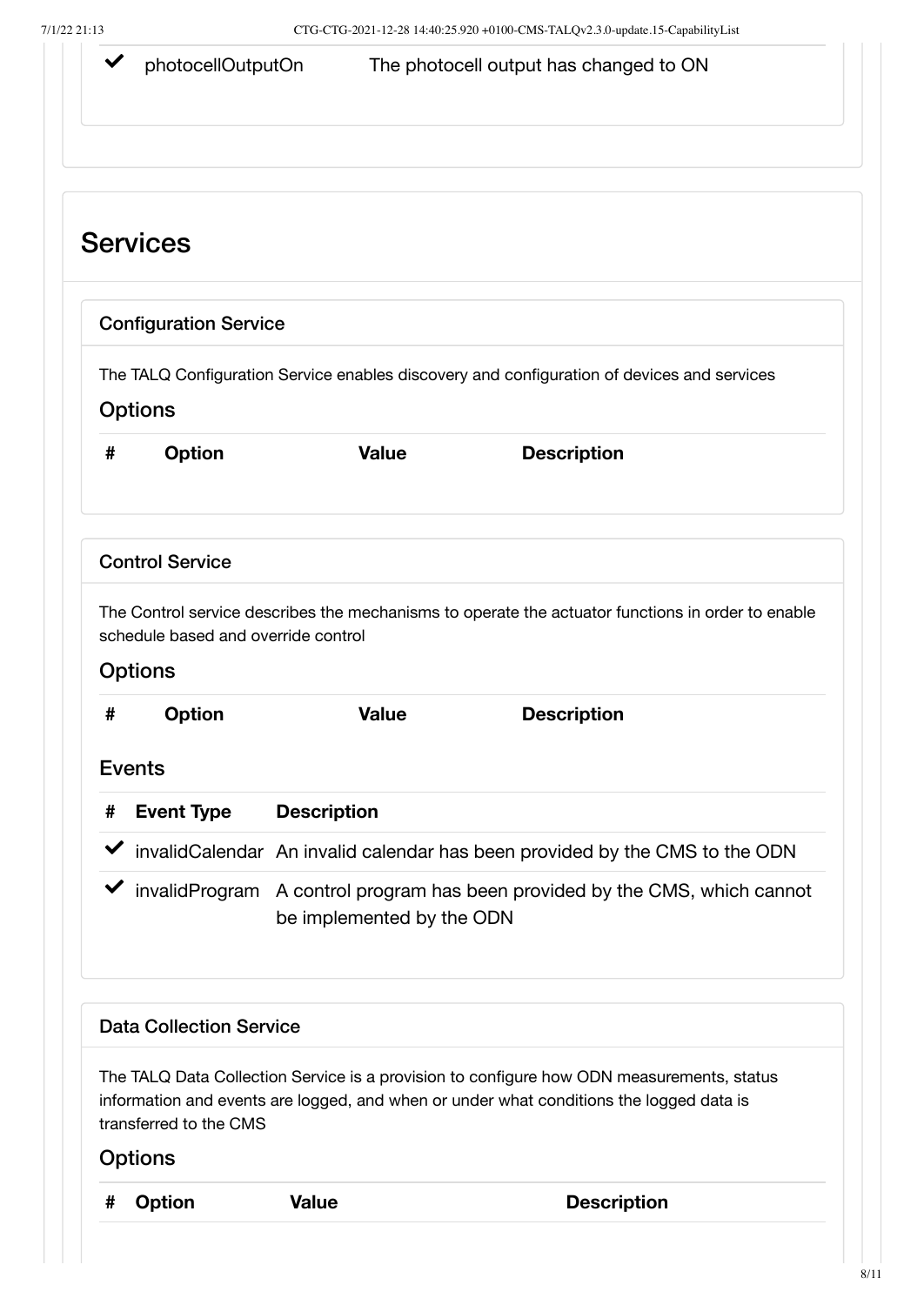| 7/1/22 21:13  |                                       | CTG-CTG-2021-12-28 14:40:25.920 +0100-CMS-TALQv2.3.0-update.15-CapabilityList                                                    |                                            |
|---------------|---------------------------------------|----------------------------------------------------------------------------------------------------------------------------------|--------------------------------------------|
|               | $\blacktriangleright$ supported Modes | • VendorRecordingMode <sup>*</sup><br>• EventRecordingMode<br>ImmediateReportingMode<br>٠                                        | Recording and Reporting<br>modes supported |
| <b>Events</b> |                                       |                                                                                                                                  |                                            |
| #             | <b>Event Type</b>                     | <b>Description</b>                                                                                                               |                                            |
|               |                                       | InvalidLoggerConfig The CMS has provided a data logger configuration that<br>cannot be implemented by the ODN                    |                                            |
|               | <b>On Demand Data Request Service</b> |                                                                                                                                  |                                            |
|               | attribute values from the ODN         | This service provides the mechanism to access attributes in the logical devices by requesting                                    |                                            |
|               | <b>Group Management Service</b>       |                                                                                                                                  |                                            |
|               | <b>Options</b>                        | This service provides the mechanisms to define and manage groups                                                                 |                                            |
| #             | <b>Option</b>                         | <b>Value</b>                                                                                                                     | <b>Description</b>                         |
|               |                                       |                                                                                                                                  |                                            |
|               |                                       |                                                                                                                                  |                                            |
|               |                                       |                                                                                                                                  |                                            |
|               | Objects                               |                                                                                                                                  |                                            |
|               | Event log data                        |                                                                                                                                  |                                            |
|               | <b>Properties</b>                     |                                                                                                                                  |                                            |
| #             | <b>Property</b>                       | <b>Description</b>                                                                                                               |                                            |
|               | $\blacktriangleright$ event Type      | Identifier of event reported                                                                                                     |                                            |
|               | $\checkmark$ srcAddress               | Address of Logical device or function within a logical device which<br>is the source of the event or to which this event applies |                                            |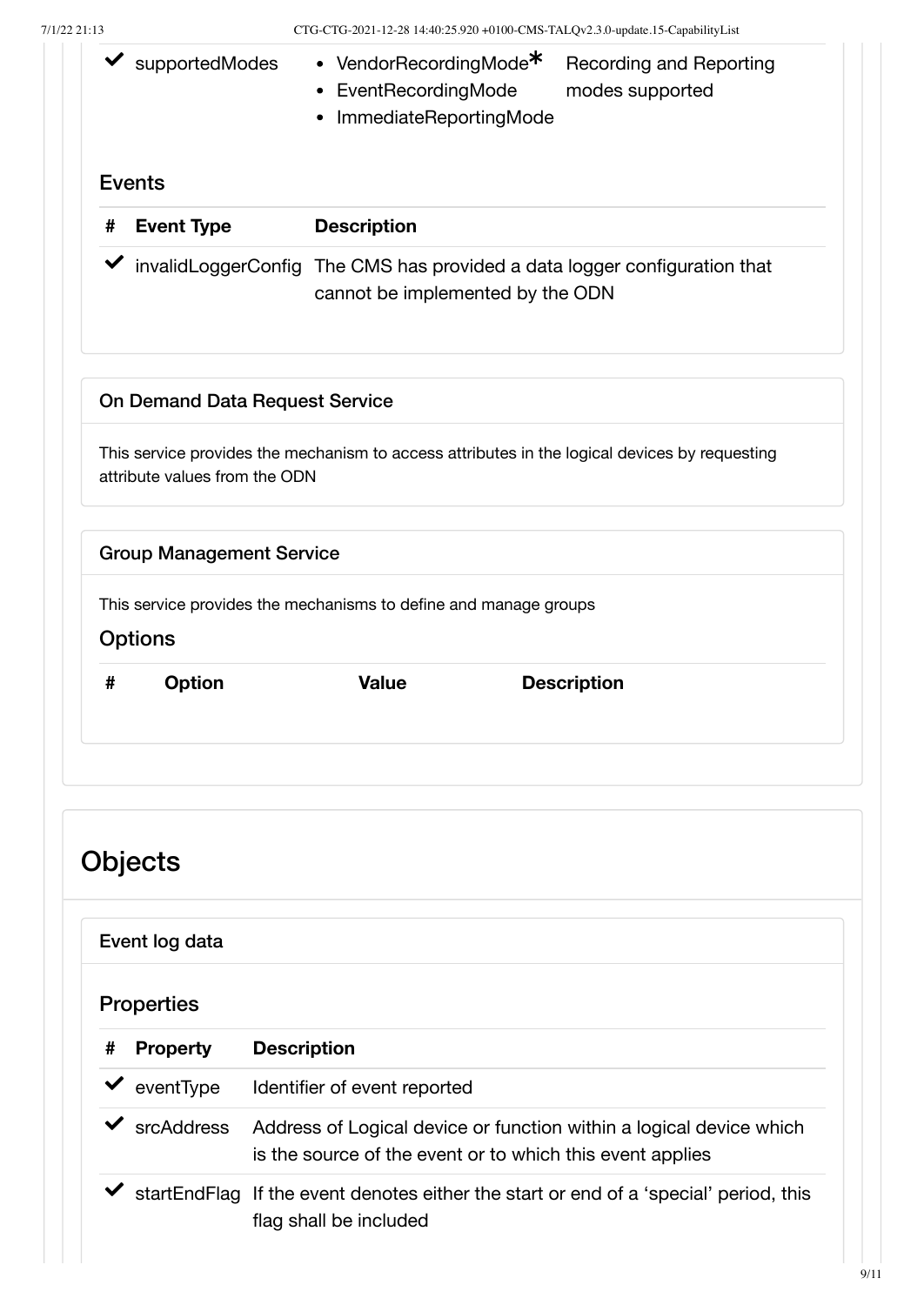| <b>Properties</b> |                                |                                                                                                                                                                                                                                                                                                                                                                                                                                                                                                                                                              |
|-------------------|--------------------------------|--------------------------------------------------------------------------------------------------------------------------------------------------------------------------------------------------------------------------------------------------------------------------------------------------------------------------------------------------------------------------------------------------------------------------------------------------------------------------------------------------------------------------------------------------------------|
| #                 | <b>Property</b>                | <b>Description</b>                                                                                                                                                                                                                                                                                                                                                                                                                                                                                                                                           |
|                   | state                          | Light state to be applied to the lamp actuator                                                                                                                                                                                                                                                                                                                                                                                                                                                                                                               |
|                   | reason                         | Indicates the command was triggered by override, sensor<br>or control program                                                                                                                                                                                                                                                                                                                                                                                                                                                                                |
|                   | $\blacktriangleright$ cmsRefld | CMS reference, which can be used for data logging                                                                                                                                                                                                                                                                                                                                                                                                                                                                                                            |
|                   | refAddress                     | Reference to the source of the command, e.g. sensor or<br>control program                                                                                                                                                                                                                                                                                                                                                                                                                                                                                    |
|                   | $\vee$ start                   | Time when the control action resulting from command<br>shall start. This attribute is used only with override<br>commands to set a time to start an override action. If not<br>specified, the override command starts immediately.                                                                                                                                                                                                                                                                                                                           |
|                   | expiration                     | Time when the control action resulting from command<br>shall be terminated. This attribute is used only with<br>override commands to set a time to stop an override<br>action. After the expiration of an override command, the<br>system should go back to the state defined by the active<br>control program. If not specified, there is no expiration for<br>the override command.                                                                                                                                                                        |
|                   | rampToLevelTime*               | The time (in seconds) taken for the value to ramp to the<br>specified level. The change will be finished<br>rampToLevelTime seconds after: the scheduled time if the<br>change comes from a control program; the reception of<br>the request, or the command start time attribute, if the<br>change comes from an override command, or; the sensor<br>event is raised if the control is sensor-based. If actions<br>related to one command remain to be completed when a<br>subsequent command is received, the subsequent<br>command shall take precedence. |